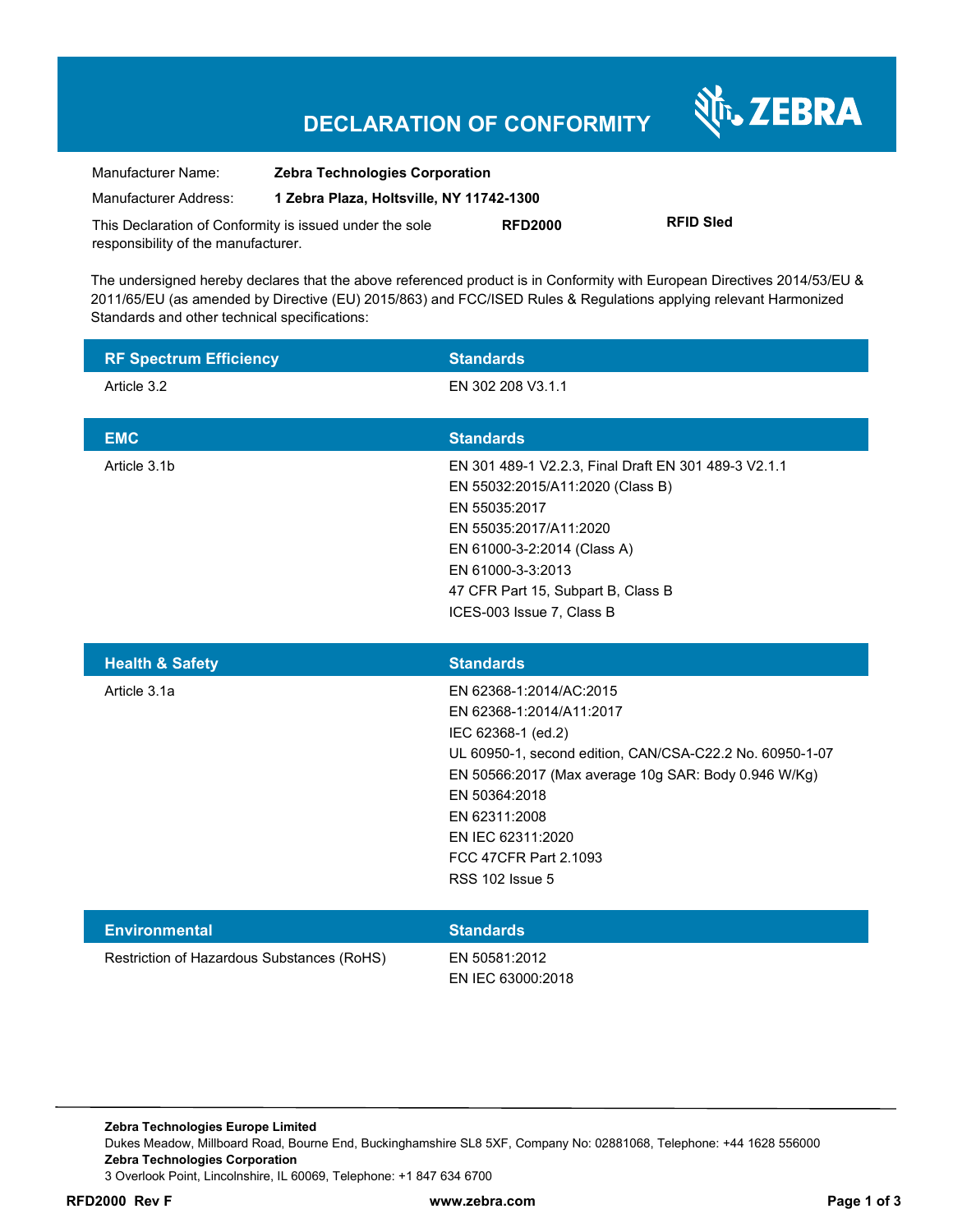

With regard to Directive 2014/53/EU, the conformity assessment procedure referred to in Article 17.2(b) and detailed in Annex III has been followed with the involvement of the following Notified Body for Articles 3.1a, 3.1b and 3.2: **CTC advanced GmbH**, Untertürkheimer Str. 6 – 10 66117 Saarbrücken, Germany

EC-Type Examination Certificate number: T818205E-01-TEC

US company representative for FCC Supplier's Declaration of Conformity (47 CFR Part 2.1071 to 2.1077) is Larry Zhou and can be reached at larry.zhou@zebra.com.

#### **Signed on behalf of Zebra Technologies Corporation**

Place: Bourne End

*(Signature of authorized person)* Date of Affixing the CE Mark: 2 November 2017 Marco Belli Rev: Fig. 2014. The contract of the contract of the contract of the contract of the contract of the contract of the contract of the contract of the contract of the contract of the contract of the contract of th Sr. Manager, Regulatory **Date: 7 September 2021** 

**Zebra Technologies Europe Limited**  Dukes Meadow, Millboard Road, Bourne End, Buckinghamshire SL8 5XF, Company No: 02881068, Telephone: +44 1628 556000 **Zebra Technologies Corporation**  3 Overlook Point, Lincolnshire, IL 60069, Telephone: +1 847 634 6700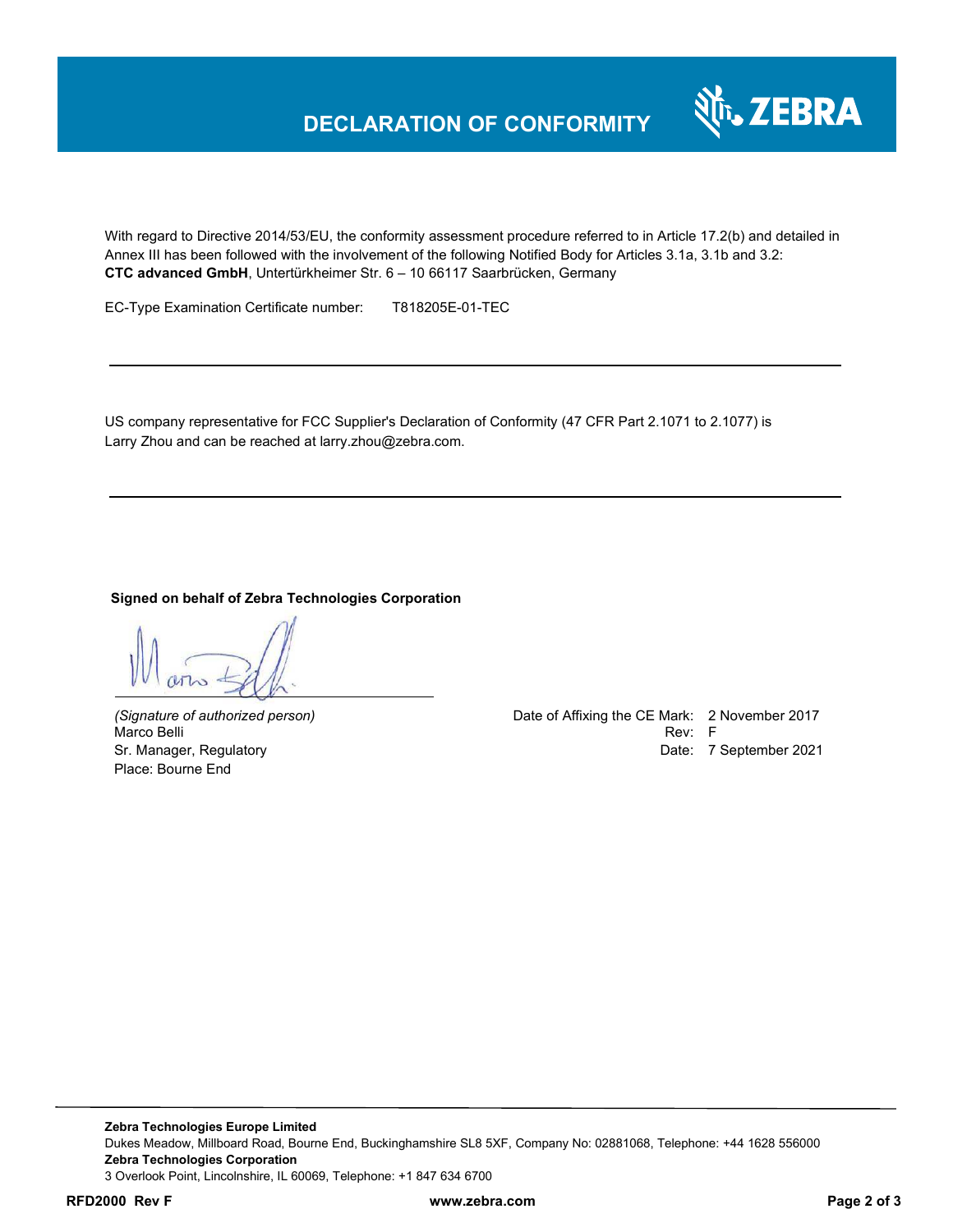### **DECLARATION OF CONFORMITY**



#### **Appendix A**

#### **EU Operating frequencies and maximum power levels**

**Technology Operating Frequencies/Bands Maximum Transmit power level**  RFID 865 MHz - 868MHz 33dBm

#### **Accessories:**

**Description Model**

1 Slot Cradle RFD1S-RFD2000 5 Slot Cradle SHARECRADLE-MC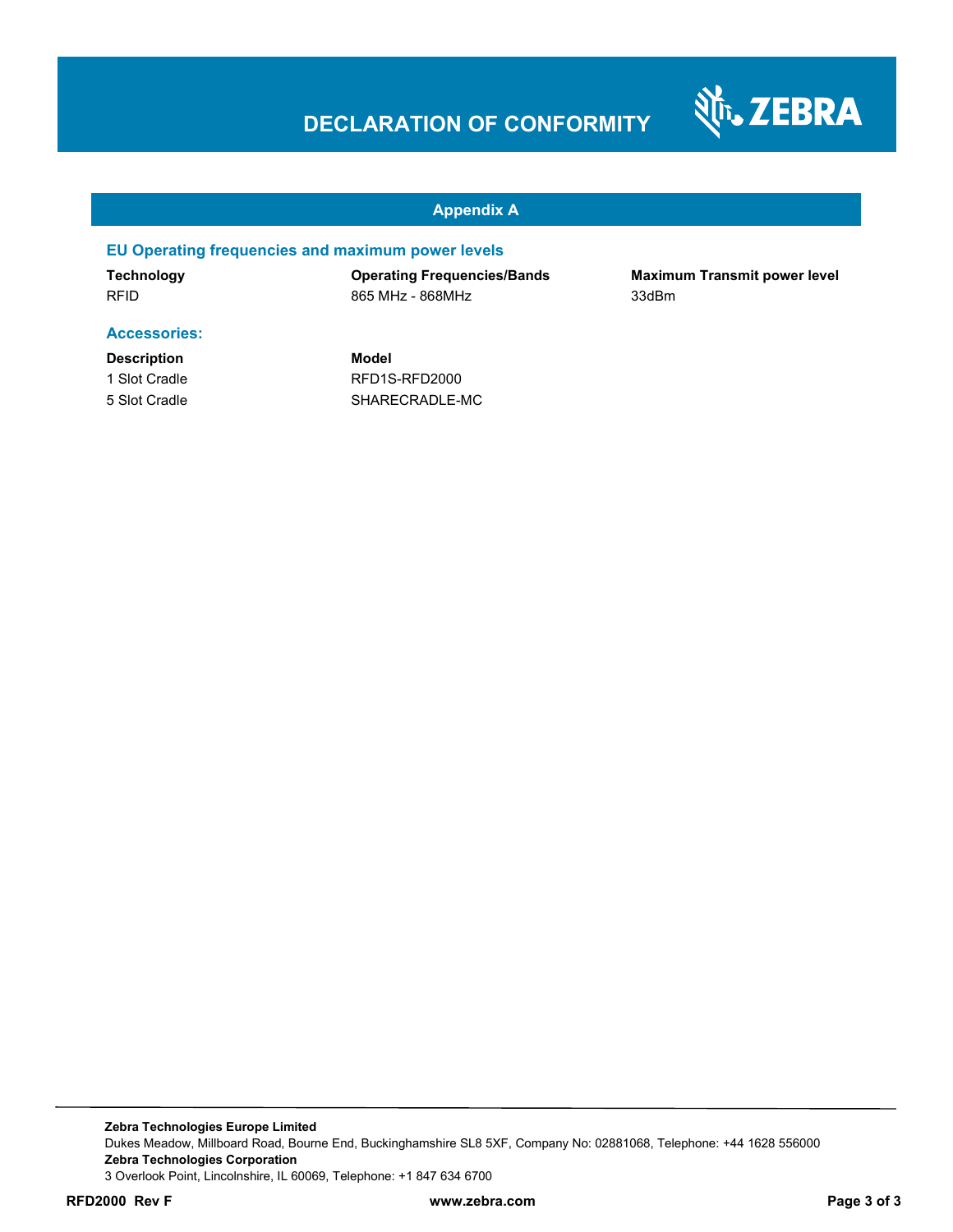# **DECLARATION OF CONFORMITY**



#### **Appendix B**

### **Regulatory Markings RFD2000**

| $\mathsf{R}$ ! C-20957                                                                                                                                                                                                                             | <b>ANATEL</b><br>00217-18-08726                                                                                              |                                                                                |
|----------------------------------------------------------------------------------------------------------------------------------------------------------------------------------------------------------------------------------------------------|------------------------------------------------------------------------------------------------------------------------------|--------------------------------------------------------------------------------|
| Argentina                                                                                                                                                                                                                                          | <b>Brazil</b>                                                                                                                | <b>Belarus</b>                                                                 |
| t HI                                                                                                                                                                                                                                               | ertified for use in Hong Kong<br>經驗證可在香港使用<br>Certificate No. 證書號碼<br>HK0011801762<br>動訊事務管理局<br>COMMUNICATIONS<br>AUTHORITY | Approval numbers must be listed<br>NO. 53085/SDPPI/2017<br><b>PLG. ID 5157</b> |
| <b>Customs Union</b>                                                                                                                                                                                                                               | <b>Hong Kong</b>                                                                                                             | <b>Indonesia</b>                                                               |
| מספר אישור אלחוטי של משרד התקשורת 67715-51<br>אסור להחליף את האנטנה המקורית של המכשיר ולא<br>לעשות בו כל שינוי טכני אחר<br>מספר אישור אלחוטי של משרד התקשורת 67714-51<br>אסור להחליף את האנטנה המקורית של המכשיר ולא<br>לעשות בו כל שינוי טכני אחר | RAQV/11A/1217/S(17-4098)                                                                                                     | NOI<br>IFETEL: RCPZERF17-2107                                                  |
| <b>Israel</b>                                                                                                                                                                                                                                      | <b>Malaysia</b>                                                                                                              | <b>Mexico</b>                                                                  |
| <b>AGREE PAR L'ANRT MAROC</b><br>Numéro d'agrément: MR20772<br><b>ANRT 2019</b><br>Date d'agrément: 29/08/2019                                                                                                                                     | <b>OMAN-TRA</b><br>TRA/TA-R/8505/19<br>03/11/2019                                                                            |                                                                                |
| <b>Morocco</b>                                                                                                                                                                                                                                     | Oman                                                                                                                         | RN: 2020-01-I-0007<br>Paraguay                                                 |
| Telecommun<br><i><b>Pmmis</b></i><br><b>Type Approval Number:</b><br>ESD-1715986C                                                                                                                                                                  | $\sum_{i=1}^{n}$<br>И005 17                                                                                                  | Complies with<br><b>IMDA Standards</b><br>DA103846                             |
| <b>Philippines</b>                                                                                                                                                                                                                                 | Serbia                                                                                                                       | <b>Singapore</b>                                                               |

**Zebra Technologies Europe Limited**

Dukes Meadow, Millboard Road, Bourne End, Buckinghamshire SL8 5XF, Company No: 02881068, Telephone: +44 1628 556000 **Zebra Technologies Corporation** 

3 Overlook Point, Lincolnshire, IL 60069, Telephone: +1 847 634 6700